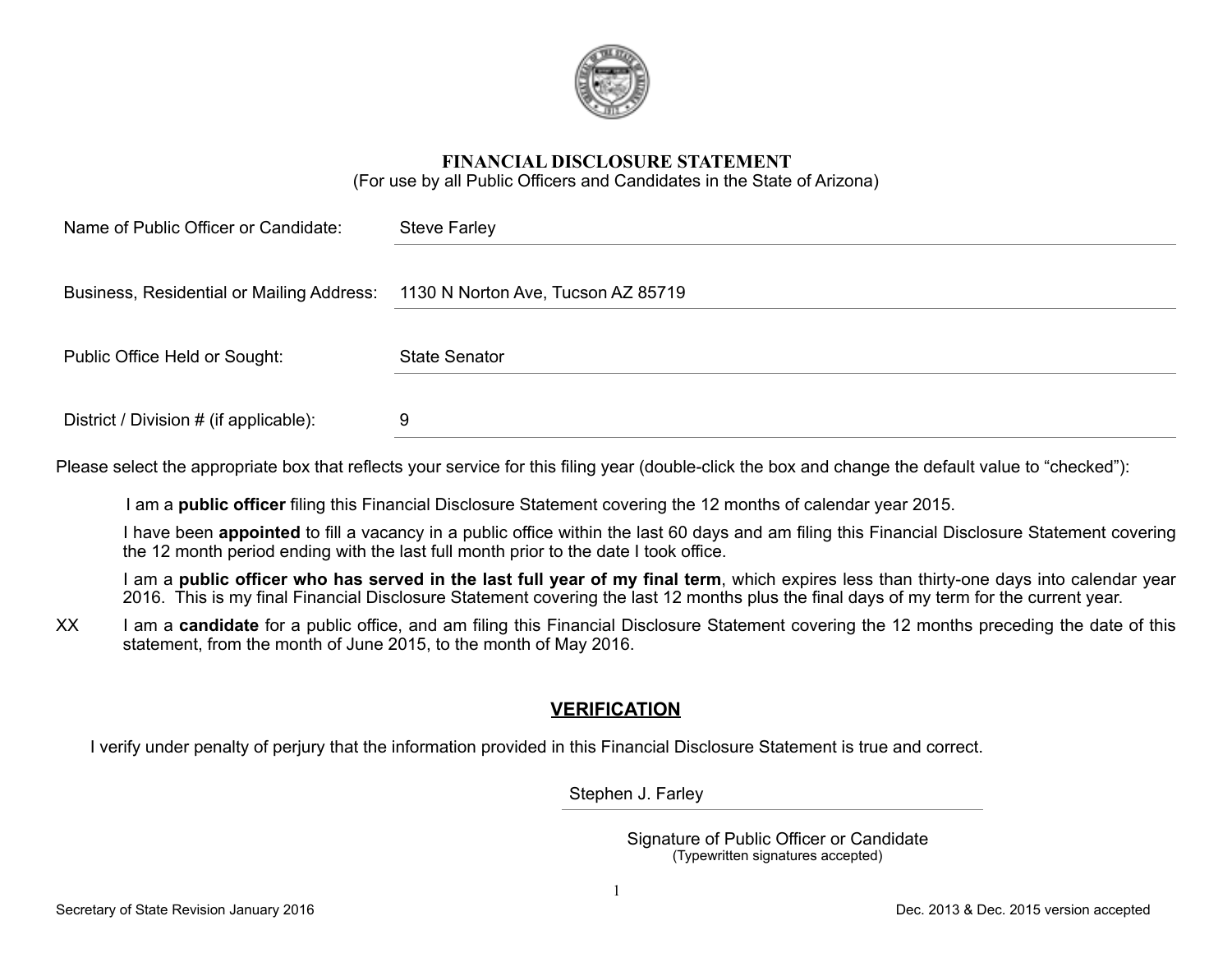# <span id="page-1-1"></span>**A. PERSONAL FINANCIAL INTERESTS**

This section requires disclosure of your and/or a member of your household's personal financial interests[.1](#page-1-0)

### **1. Household Members' Names**

**What to disclose:** If they reside in your household, disclose your spouse's name and the names of any minor children of whom you have legal custody. If none, please write "N/A". For the remaining questions in this Financial Disclosure Statement, the term "member of your household" will be defined as the persons listed below.

| YOUR SPOUSE'S NAME      | n/a |
|-------------------------|-----|
| <b>CHILDREN'S NAMES</b> |     |
|                         |     |
|                         |     |
|                         |     |

## **2. Sources of Personal Compensation**

**What to disclose:** The name and address of each employer who paid you or any member of your household more than \$1,000 in salary, wages, commissions, tips or other forms of compensation (other than "gifts") during the period covered by this report. Describe the nature of each employer's business and the type of services for which you or a member of your household were compensated.

Also, list anything of value that any other person (outside your household) received for your or a member of your household's use or benefit. For example, if a person was paid by a third-party to be your personal housekeeper, identify that person, describe the nature of that person's services that benefited you, and provide information about the third-party who paid for the services on your behalf.

You need not disclose: Any money you or any member of your household received that constitutes gross income paid to a business that you or your household member owns or does business as. This will be disclosed in Section 11 below.

<span id="page-1-0"></span><sup>&</sup>lt;sup>[1](#page-1-1)</sup> If additional space is needed to report information on this Financial Disclosure Statement, select the appropriate reporting area and add additional rows to the form. For example, to report an additional child's name in Section 1, right-click in any row, click "Insert," click "Insert Rows Above." (The user should add rows "above" or "below" based on the resulting effect on formatting in the Financial Disclosure Statement).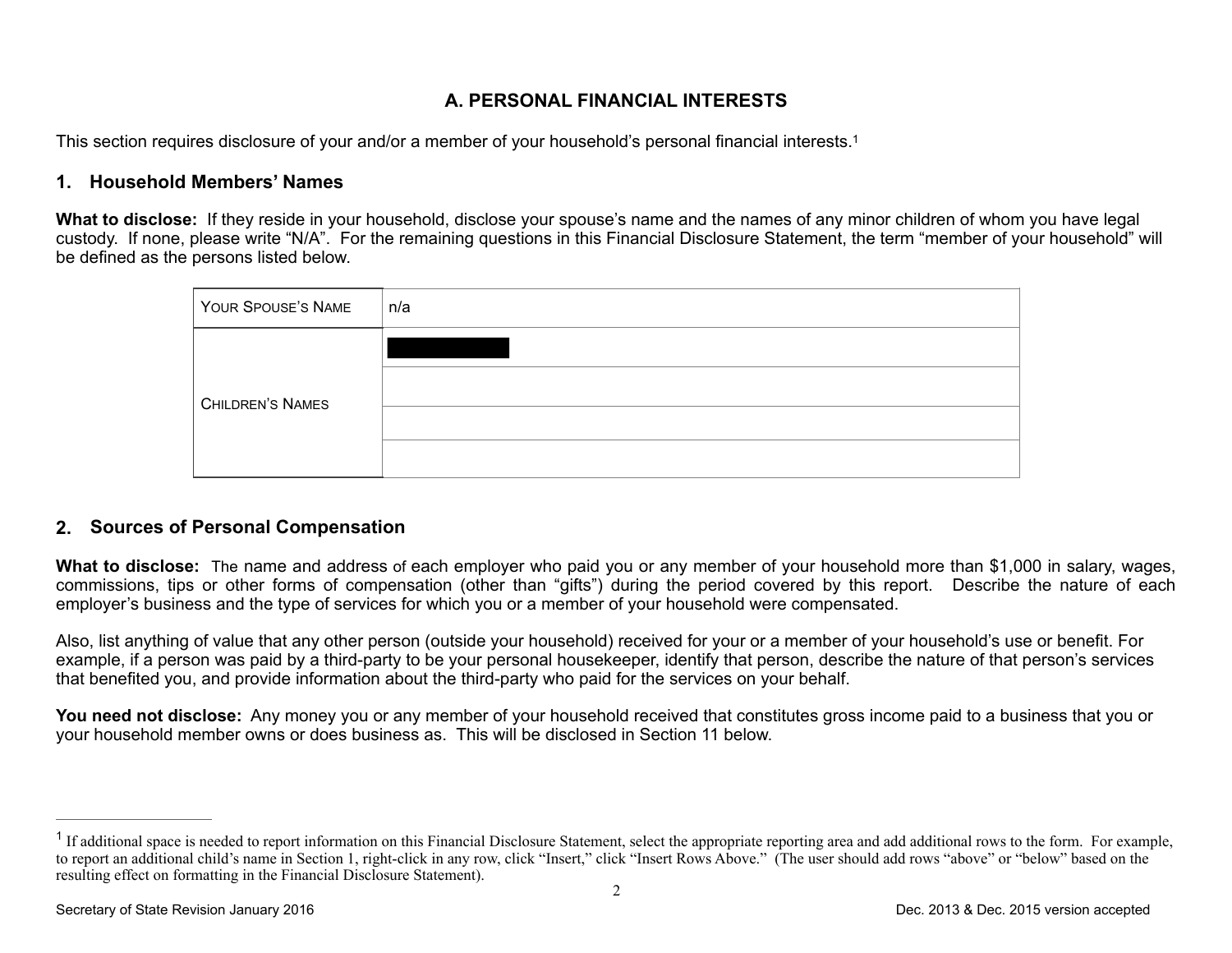| NAME OF PUBLIC OFFICER OR<br><b>HOUSEHOLD MEMBER BENEFITTED</b> | NAME AND ADDRESS OF EMPLOYER WHO<br>PROVIDED COMPENSATION > \$1,000                  | NATURE OF EMPLOYER'S<br><b>BUSINESS</b> | NATURE OF SERVICES PROVIDED BY PUBLIC<br>OFFICER OR HOUSEHOLD MEMBER FOR EMPLOYER |
|-----------------------------------------------------------------|--------------------------------------------------------------------------------------|-----------------------------------------|-----------------------------------------------------------------------------------|
| <b>Steve Farley</b>                                             | State of Arizona, 1700 W Washington,<br><b>State Government</b><br>Phoenix, AZ 85007 |                                         | <b>State Senator</b>                                                              |
|                                                                 |                                                                                      |                                         |                                                                                   |
|                                                                 |                                                                                      |                                         |                                                                                   |

#### Continued, if applicable:

| NAME OF PUBLIC OFFICER OR<br><b>MEMBER OF HOUSEHOLD</b><br><b>BENEFITTED</b> | NAME AND ADDRESS OF PERSON WHO<br><b>PROVIDED SERVICES VALUED OVER</b><br>\$1,000 FOR YOUR OR MEMBER OF YOUR<br><b>HOUSEHOLD'S USE OR BENEFIT</b> | <b>NATURE OF SERVICES</b><br>PROVIDED BY PERSON FOR<br>YOUR OR MEMBER OF YOUR<br>HOUSEHOLD'S USE OR<br><b>BENEFIT</b> | NAME AND ADDRESS OF THIRD PARTY WHO PAID<br>FOR PERSON'S SERVICES ON YOUR BEHALF |
|------------------------------------------------------------------------------|---------------------------------------------------------------------------------------------------------------------------------------------------|-----------------------------------------------------------------------------------------------------------------------|----------------------------------------------------------------------------------|
|                                                                              |                                                                                                                                                   |                                                                                                                       |                                                                                  |
|                                                                              |                                                                                                                                                   |                                                                                                                       |                                                                                  |
|                                                                              |                                                                                                                                                   |                                                                                                                       |                                                                                  |

## **3. Professional, Occupational and Business Licenses**

**What to disclose:** List all professional, occupational or business licenses held by you or any member of your household at any time during the period covered by this Financial Disclosure Statement.

This includes licenses in which you or a member of your household had an "interest," which includes (but is not limited to) any business license held by a "controlled" or "dependent" business as defined in Section 11 below.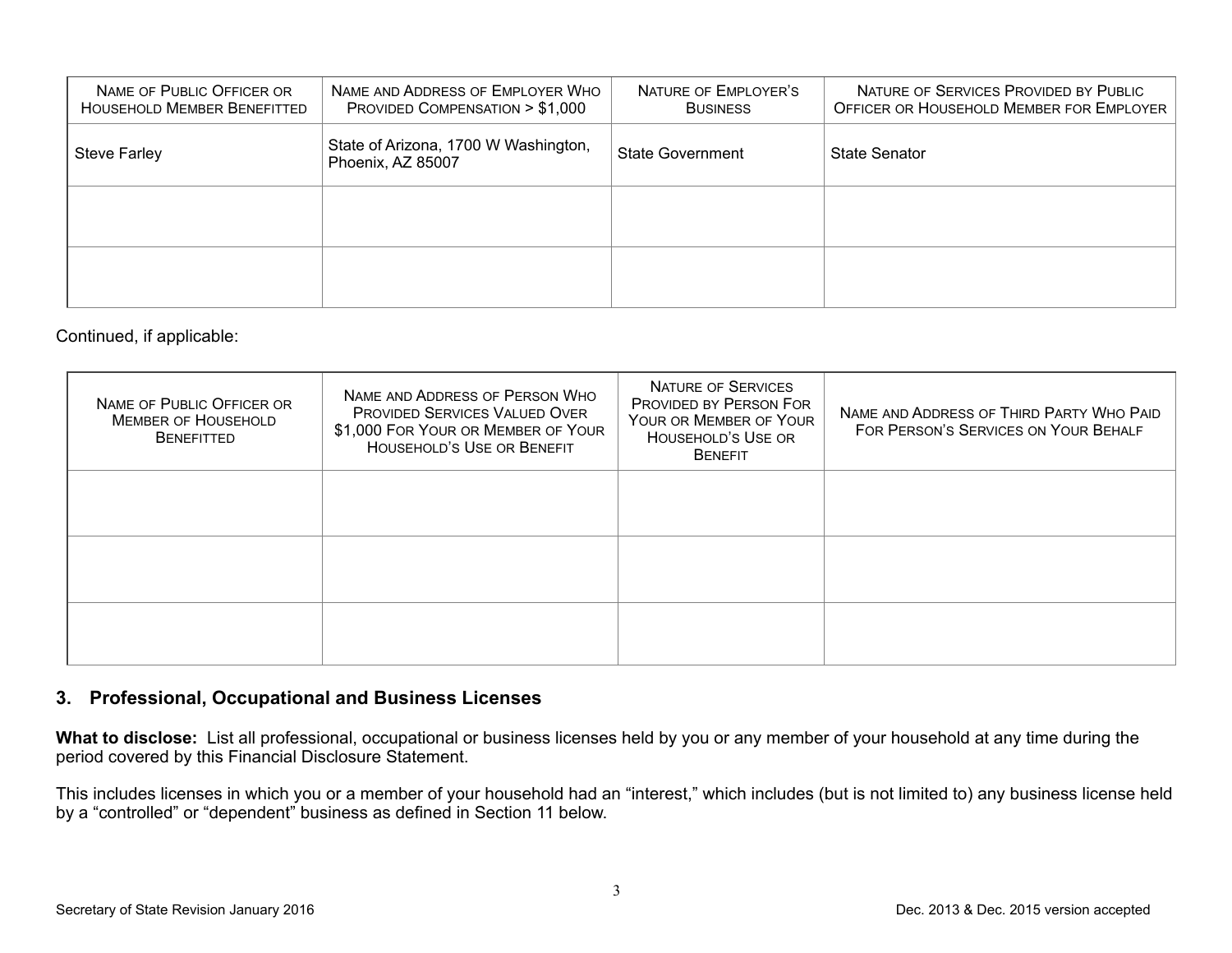| NAME OF PUBLIC OFFICER<br>OR HOUSEHOLD MEMBER<br>AFFECTED | <b>TYPE OF LICENSE</b>  | PERSON OR ENTITY HOLDING THE<br>LICENSE | <b>JURISDICTION OR ENTITY THAT ISSUED</b><br><b>LICENSE</b> |
|-----------------------------------------------------------|-------------------------|-----------------------------------------|-------------------------------------------------------------|
| <b>Steve Farley</b>                                       | <b>Business License</b> | Stephen Farley Design                   | City of Tucson                                              |
| <b>Steve Farley</b>                                       | <b>TPT License</b>      | <b>Stephen Farley Design</b>            | State of Arizona                                            |
|                                                           |                         |                                         |                                                             |

## **4. Personal Creditors**

**What to disclose:** The name and address of each creditor to whom you or a member of your household owed a qualifying personal debt over \$1,000 during any point during the period covered by this Financial Disclosure Statement.

Additionally, if the qualifying personal debt was either incurred for the first time or completely discharged (paid in full) during this period, list the date and check whether it was incurred or discharged (double-click the box and change the default value to "checked"). Otherwise, write "N/A" (for "not applicable") after the word "Date:" in the last column below.

#### **You need not disclose the following, which do not qualify as "personal debt":**

- Debts resulting from the ordinary conduct of a business (these will be disclosed elsewhere in this Statement, in Section C below);
- Debts on any personal residence or recreational property;
- Debts on motor vehicles used primarily for personal purposes (not commercial purposes);
- Debts secured by cash values on life insurance;
- Debts owed to relatives;
- Personal credit card transactions or the value of any retail installment contracts you or your household member entered into.

| NAME OF PUBLIC OFFICER OR MEMBER OF<br><b>HOUSEHOLD OWING THE DEBT</b> | NAME AND ADDRESS OF CREDITOR (OR PERSON<br>TO WHOM PAYMENTS ARE MADE) | IF THE DEBT WAS FIRST INCURRED OR COMPLETELY<br><b>DISCHARGED DURING THIS REPORTING PERIOD, PROVIDE THE</b><br>DATE (MM/DD/YYYY) AND CHECK THE APPROPRIATE BOX |
|------------------------------------------------------------------------|-----------------------------------------------------------------------|----------------------------------------------------------------------------------------------------------------------------------------------------------------|
|                                                                        |                                                                       | Date:                                                                                                                                                          |
| n/a                                                                    |                                                                       | Incurred Discharged                                                                                                                                            |
|                                                                        |                                                                       | Date:                                                                                                                                                          |
|                                                                        |                                                                       | Discharged<br>Incurred                                                                                                                                         |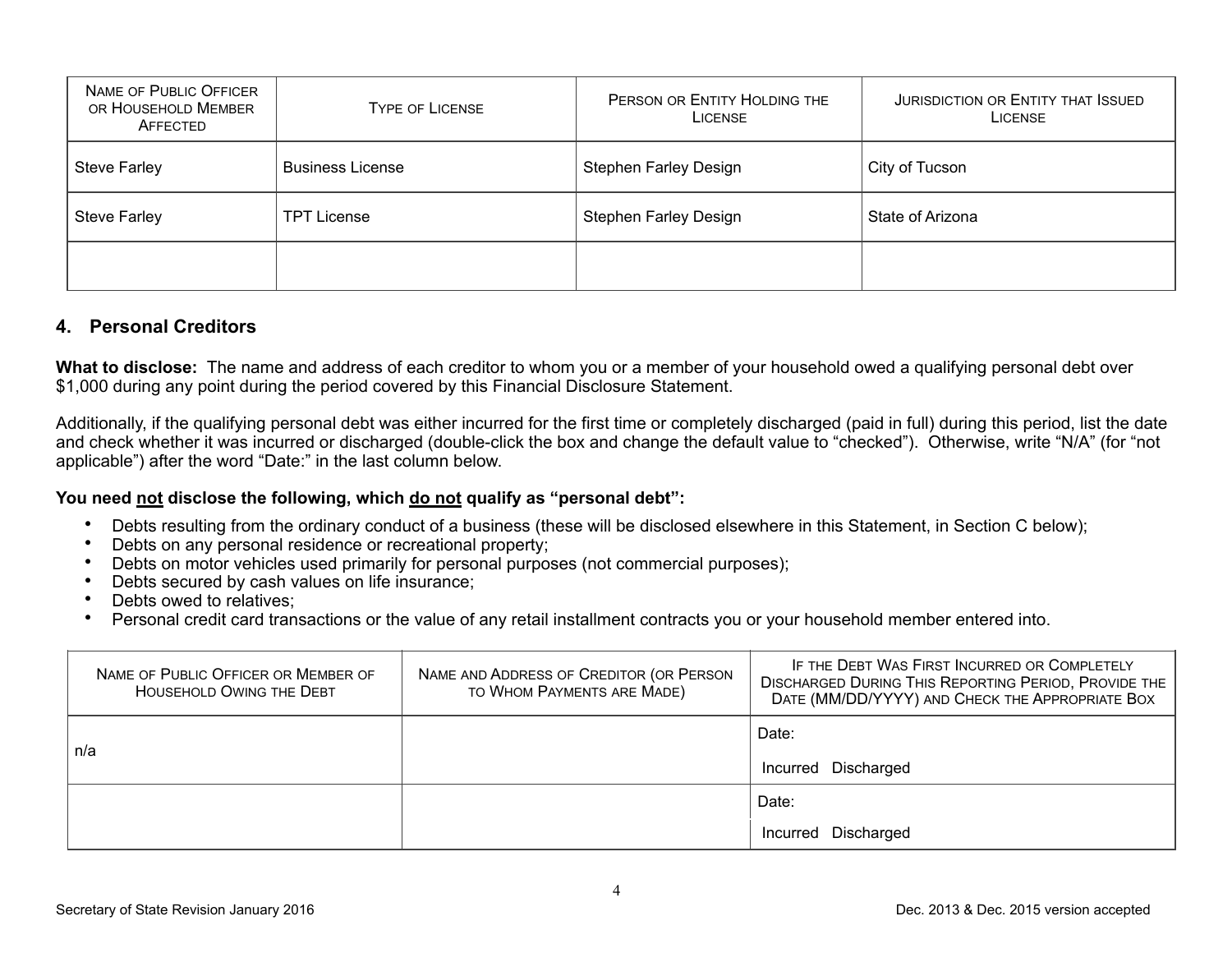|  | Date:               |
|--|---------------------|
|  | Incurred Discharged |

### **5. Personal Debtors**

**What to disclose:** The name of each debtor who owed you or a member of your household a debt over \$1,000 at any time during the period covered by this Financial Disclosure Statement, along with the approximate value of the debt by financial category (double-click the applicable box and change the default value to "checked").

Additionally, if the debt was either incurred for the first time or completely discharged (paid in full) during this period, list the date and check whether it was incurred or discharged (double-click the appropriate box and change the default value to "checked"). Otherwise, write "N/A" (for "not applicable") after the word "Date:" in the last column below.

| NAME OF PUBLIC OFFICER OR<br><b>MEMBER OF HOUSEHOLD</b><br><b>OWED THE DEBT</b> | <b>NAME OF DEBTOR</b> | APPROXIMATE VALUE OF<br><b>DEBT</b>                        | IF THE DEBT WAS FIRST INCURRED OR COMPLETELY DISCHARGED<br>DURING THIS REPORTING PERIOD, PROVIDE THE DATE (MM/DD/<br>YYYY) AND CHECK THE APPROPRIATE BOX |
|---------------------------------------------------------------------------------|-----------------------|------------------------------------------------------------|----------------------------------------------------------------------------------------------------------------------------------------------------------|
| n/a                                                                             |                       | \$1,000 - \$25,000<br>$$25,001 - $100,000$<br>$$100,001 +$ | Date:<br>Incurred Discharged                                                                                                                             |
|                                                                                 |                       | $$1,000 - $25,000$<br>$$25,001 - $100,000$<br>$$100,001 +$ | Date:<br>Incurred Discharged                                                                                                                             |
|                                                                                 |                       | \$1,000 - \$25,000<br>$$25,001 - $100,000$<br>$$100,001 +$ | Date:<br>Incurred Discharged                                                                                                                             |

## **6. Gifts**

**What to disclose:** The name of the donor who gave you or a member of your household a single gift or an accumulation of gifts during the preceding calendar year with a cumulative value over \$500, subject to the exceptions listed in the below "You need not disclose" paragraph. A "gift" means a gratuity (tip), special discount, favor, hospitality, service, economic opportunity, loan or other benefit received without adequate consideration and not provided to members of the public at large (in other words, a personal benefit you or your household member received without providing an equivalent benefit in return).

Please note: the concept of a "gift" for purposes of this Financial Disclosure Statement is separate and distinct from the gift restrictions outlined in Arizona's lobbying statutes. Thus, disclosure in a lobbying report does not relieve you or a member of your household's duty to disclose gifts in this Financial Disclosure Statement.

## **You need not disclose the following, which do not qualify as "gifts":**

• Gifts received by will;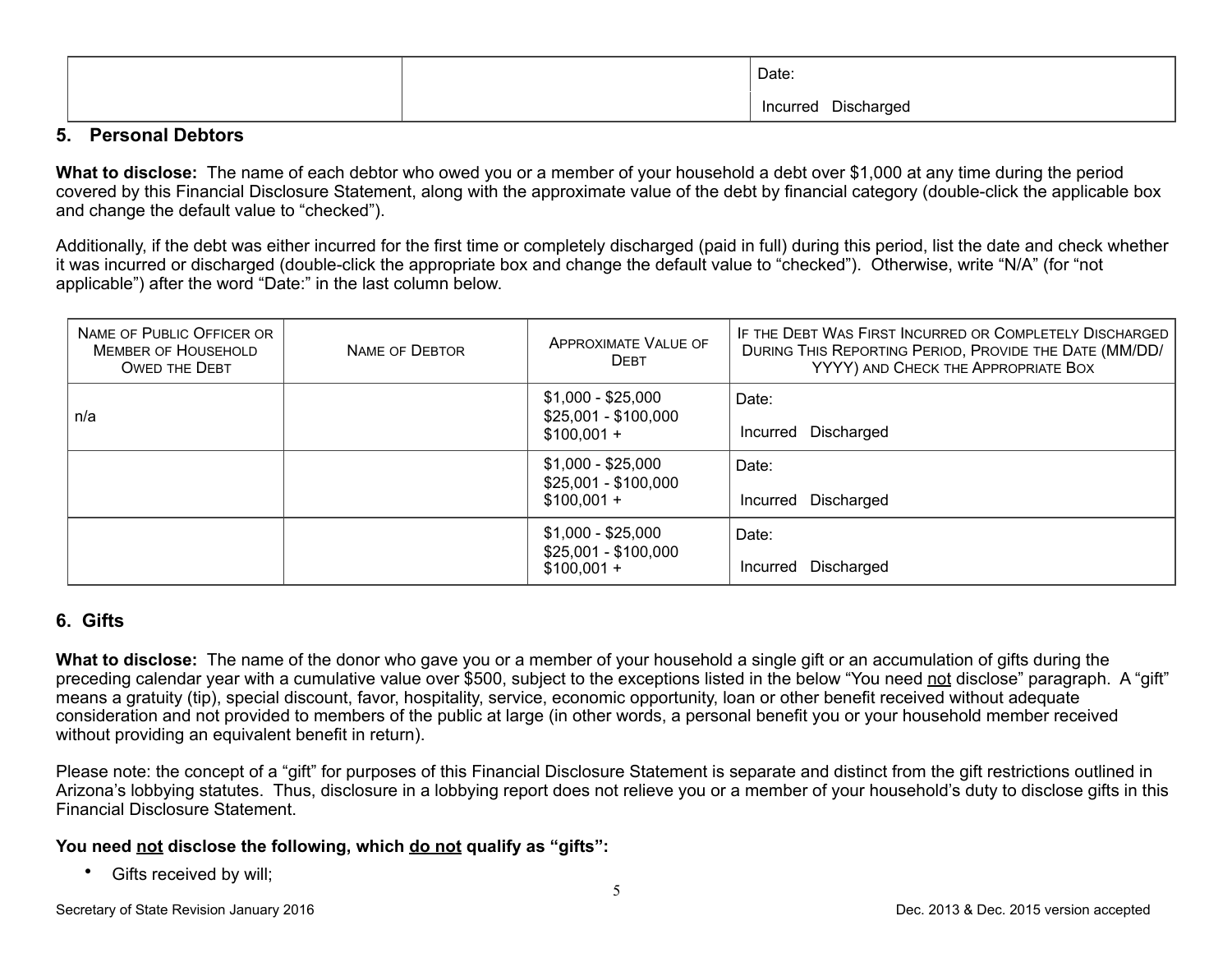- Gift received by intestate succession (in other words, gifts distributed to you or a household member according to Arizona's intestate succession laws, not by will);
- Gift distributed from an *inter vivos* (living) or testamentary (by will) trust established by a spouse or family member;
- Gifts received from any other member of the household;
- Gifts received by parents, grandparents, siblings, children and grandchildren; or
- Political campaign contributions reported on campaign finance reports.

| NAME OF PUBLIC OFFICER OR MEMBER OF HOUSEHOLD WHO<br>RECEIVED GIFT(S) OVER \$500 | <b>NAME OF GIFT DONOR</b>                        |
|----------------------------------------------------------------------------------|--------------------------------------------------|
| <b>Steve Farley</b>                                                              | Arizona Town Hall                                |
| <b>Steve Farley</b>                                                              | National Conference of Environmental Legislators |
| <b>Steve Farley</b>                                                              | University of Arizona                            |
| <b>Steve Farley</b>                                                              | National Conference of State Legislatures        |
|                                                                                  |                                                  |
|                                                                                  |                                                  |
|                                                                                  |                                                  |

## **7. Office, Position or Fiduciary Relationship in Businesses, Nonprofit Organizations or Trusts**

**What to disclose**: The name and address of each business, organization, trust or nonprofit organization or association in which you or any member of your household held any office, position, or fiduciary relationship during the period covered by this Financial Disclosure Statement, including a description of the office, position or relationship.

| PUBLIC OFFICER OR MEMBER OF HOUSEHOLD<br>HAVING THE REPORTABLE RELATIONSHIP | NAME AND ADDRESS OF BUSINESS, ORGANIZATION,<br>TRUST, OR NONPROFIT ORGANIZATION OR<br><b>ASSOCIATION</b> | <b>DESCRIPTION OF OFFICE, POSITION OR FIDUCIARY</b><br>RELATIONSHIP HELD BY THE PUBLIC OFFICER OR MEMBER OF<br><b>HOUSEHOLD</b> |
|-----------------------------------------------------------------------------|----------------------------------------------------------------------------------------------------------|---------------------------------------------------------------------------------------------------------------------------------|
| Steve Farley                                                                | Blenman Elm Neighborhood Association,<br>Tucson AZ                                                       | <b>Board Member</b>                                                                                                             |
| <b>Steve Farley</b>                                                         | Arizona Citizens Action for the Arts                                                                     | <b>Board Member</b>                                                                                                             |
|                                                                             |                                                                                                          |                                                                                                                                 |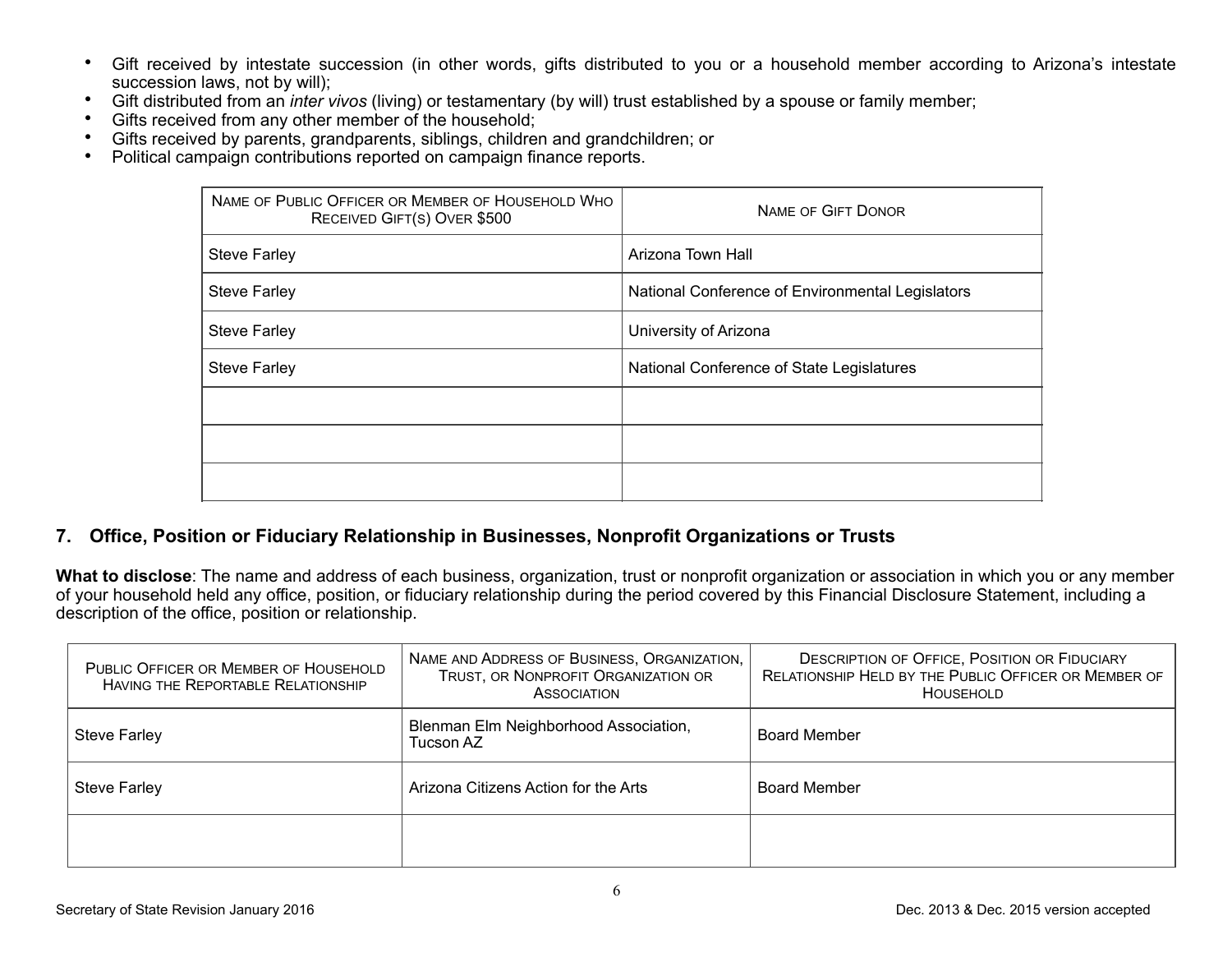# **8. Ownership or Financial Interests in Businesses, Trusts or Investment Funds**

**What to disclose**: The name and address of each business, trust, or investment fund in which you or any member of your household had an ownership or beneficial interest of over \$1,000 during the period covered by this Financial Disclosure Statement. This includes stocks, annuities, mutual funds, or retirement funds. It also includes any financial interest in a limited liability company, partnership, joint venture, or sole proprietorship. Also put a check mark to indicate the value of the debt (double-click the applicable box and change the default value to "checked").

| NAME OF PUBLIC OFFICER OR MEMBER OF<br><b>HOUSEHOLD HAVING THE INTEREST</b> | NAME AND ADDRESS OF BUSINESS, TRUST<br>OR INVESTMENT FUND | <b>DESCRIPTION OF THE BUSINESS, TRUST</b><br>OR INVESTMENT FUND | <b>APPROXIMATE EQUITY</b><br><b>VALUE OF THE INTEREST</b>  |
|-----------------------------------------------------------------------------|-----------------------------------------------------------|-----------------------------------------------------------------|------------------------------------------------------------|
| <b>Steve Farley</b>                                                         | Charles Schwab, Phoenix, AZ                               | Retirement fund - 100%                                          | $$1,000 - $25,000$                                         |
|                                                                             |                                                           |                                                                 | $$1,000 - $25,000$<br>$$25,001 - $100,000$<br>$$100,001 +$ |
|                                                                             |                                                           |                                                                 | $$1,000 - $25,000$<br>$$25,001 - $100,000$<br>$$100,001 +$ |

## **9. Ownership of Bonds**

**What to disclose**: Bonds issued by a state or local government agency worth more than \$1,000 that you or a member of your household held during the period covered by this Financial Disclosure Statement. Also put a check mark to indicate the value of the bonds (double-click the applicable box and change the default value to "checked").

Additionally, if the bonds were either acquired for the first time or completely divested (sold in full) during this period, list the date and check whether the bonds were acquired or divested (double-click the appropriate box and change the default value to "checked"). Otherwise, write "N/A" (for "not applicable") after the word "Date:" in the last column below.

| NAME OF PUBLIC OFFICER OR<br><b>MEMBER OF HOUSEHOLD</b><br><b>ISSUED BONDS</b> | <b>ISSUING STATE OR LOCAL</b><br><b>GOVERNMENT AGENCY</b> | <b>APPROXIMATE VALUE OF</b><br><b>BONDS</b>                | IF THE BONDS WERE FIRST ACQUIRED OR COMPLETELY<br><b>DISCHARGED DURING THIS REPORTING PERIOD, PROVIDE THE</b><br>DATE (MM/DD/YYYY) AND CHECK THE APPROPRIATE BOX |
|--------------------------------------------------------------------------------|-----------------------------------------------------------|------------------------------------------------------------|------------------------------------------------------------------------------------------------------------------------------------------------------------------|
| n/a                                                                            |                                                           | \$1,000 - \$25,000<br>\$25,001 - \$100,000<br>$$100,001 +$ | Date:<br>Acquired Divested                                                                                                                                       |
|                                                                                |                                                           | \$1,000 - \$25,000<br>\$25,001 - \$100,000<br>$$100.001 +$ | Date:<br>Acquired Divested                                                                                                                                       |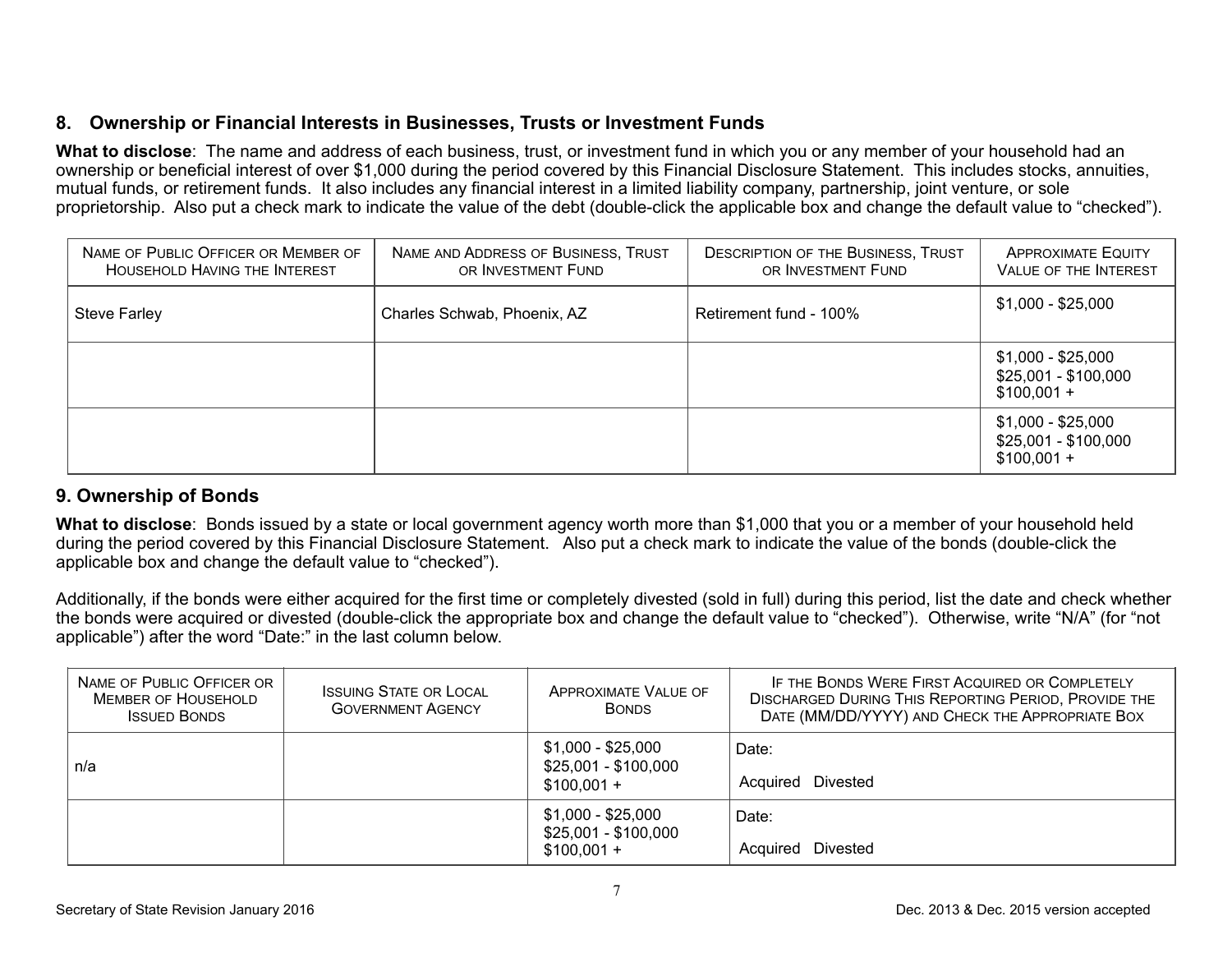| $-$ \$25,000<br>\$1,000<br>$\sim$<br>\$25,001 - \$100,000 | Date:                       |
|-----------------------------------------------------------|-----------------------------|
| \$100,001                                                 | <b>Divested</b><br>Acquired |

### **10. Real Property Ownership**

**What to disclose:** Arizona real property (land) and improvements which was owned by you or a member of your household during the period covered by this Financial Disclosure Statement, other than your primary residence or property you use for personal recreation. Also describe the property's location (city and state) and approximate size (acreage or square footage), and put a check mark to indicate the approximate value of the land (double-click the applicable box and change the default value to "checked").

Additionally, if the land was either acquired for the first time or completely divested (sold in full) during this period, list the date and check whether the land was acquired or divested (double-click the appropriate box and change the default value to "checked"). Otherwise, write "N/A" (for "not applicable") after the word "Date:" in the last column below.

**You need not disclose:** Your primary residence or property you use for personal recreation.

| NAME OF PUBLIC OFFICER OR<br><b>MEMBER OF HOUSEHOLD THAT</b><br>OWNS LAND | <b>LOCATION AND APPROXIMATE SIZE</b> | <b>APPROXIMATE VALUE OF</b><br>LAND                        | IF THE LAND WAS FIRST ACQUIRED OR COMPLETELY DISCHARGED<br>DURING THIS REPORTING PERIOD, PROVIDE THE DATE (MM/DD/<br>YYYY) AND CHECK THE APPROPRIATE BOX |
|---------------------------------------------------------------------------|--------------------------------------|------------------------------------------------------------|----------------------------------------------------------------------------------------------------------------------------------------------------------|
| n/a                                                                       |                                      | \$1,000 - \$25,000<br>$$25,001 - $100,000$<br>$$100,001 +$ | Date:<br>Acquired Divested                                                                                                                               |
|                                                                           |                                      | \$1,000 - \$25,000<br>$$25,001 - $100,000$<br>$$100,001 +$ | Date:<br>Acquired Divested                                                                                                                               |
|                                                                           |                                      | \$1,000 - \$25,000<br>$$25,001 - $100,000$<br>$$100,001 +$ | Date:<br>Divested<br>Acquired                                                                                                                            |

## **B. BUSINESS FINANCIAL INTERESTS**

This section requires disclosure of any financial interests of a business owned by you or a member of your household.

## **11. Business Names**

**What to disclose**: The name of any business under which you or any member of your household owns or did business under (in other words, were self-employed) during the period covered by this Financial Disclosure Statement, which include corporations, limited liability companies, partnerships, sole proprietorships and any other business conducted under a trade name.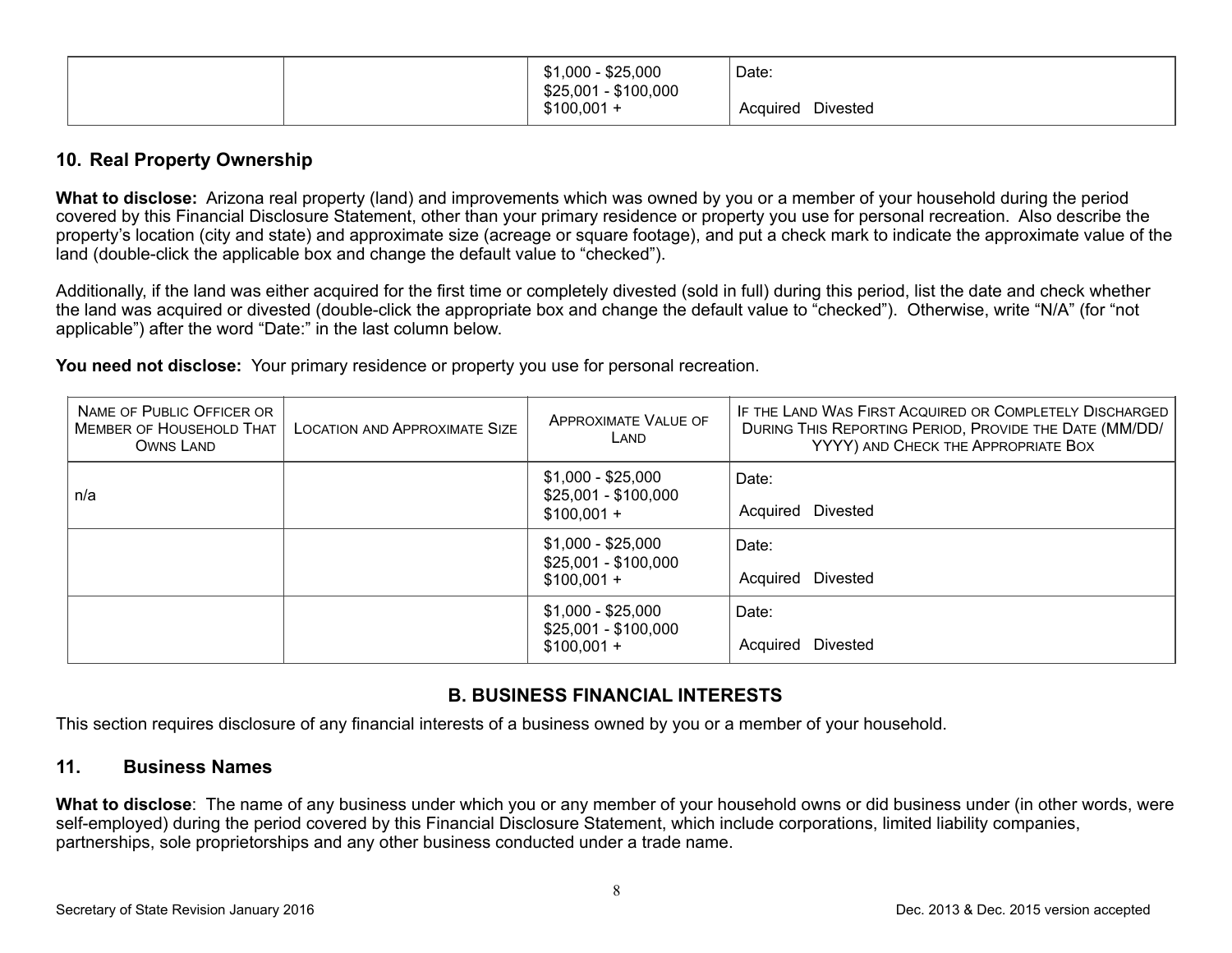Also disclose if the named business is controlled or dependent. A business is "controlled" if you or any member of your household (individually or combined) had an ownership interest that amounts to more than 50%. A business is classified as "dependent," on the other hand, if: (1) you or any household member (individually or combined) had an ownership interest that amounts more than 10%; *and* (2) the business received more than \$10,000 from a single source during the period covered by this Financial Disclosure Statement, which amounted to more than 50% of the business' gross income for the period.

If the business was either controlled or dependent, check whether it was controlled or dependent (double-click the appropriate box and change the default value to "checked") in the last column below. If the business was both controlled *and* dependent during the period covered by this Financial Disclosure Statement, check *both* boxes. Otherwise, leave the boxes in the last column below blank.

| NAME OF PUBLIC OFFICER OR MEMBER OF<br><b>HOUSEHOLD OWNING THE BUSINESS</b> | NAME AND ADDRESS OF BUSINESS                                 | CHECK THE APPROPRIATE BOX IF THE BUSINESS IS<br>"CONTROLLED" BY OR "DEPENDENT" ON YOU OR A MEMBER OF<br><b>YOUR HOUSEHOLD</b> |
|-----------------------------------------------------------------------------|--------------------------------------------------------------|-------------------------------------------------------------------------------------------------------------------------------|
| <b>Steve Farley</b>                                                         | Stephen Farley Design, 1130 N Norton Ave,<br>Tucson AZ 85719 | Controlled                                                                                                                    |
|                                                                             |                                                              | Controlled Dependent                                                                                                          |
|                                                                             |                                                              | Controlled<br>Dependent                                                                                                       |

**Please note**: If a business listed in the foregoing Section 11 was neither "controlled" nor "dependent" during the period covered by this Financial Disclosure Statement, you need not complete the remainder of this Financial Disclosure Statement with respect to that business. If none of the businesses listed in Section 11 were "controlled" or "dependent," you need not complete the remained of this Financial Disclosure Statement.

#### **12. Controlled Business Information**

**What to disclose**: The name of each controlled business listed in Section 11 above, and the goods or services provided by the business.

If a single client or customer (person or business) accounts for more than \$10,000 *and* 25% of the business' gross income during the period covered by this Financial Disclosure Statement (a "major client"), describe what the business provided to the major client in the third column. Also, describe the major client's type of business activities in the final column (but if the major client is an individual, write "N/A" for "not applicable" in the final column).

If the business does not have a major client, write "N/A" for "not applicable" in the last two columns.

You need not disclose: The name of any major client, or the activities of any major client that is a person.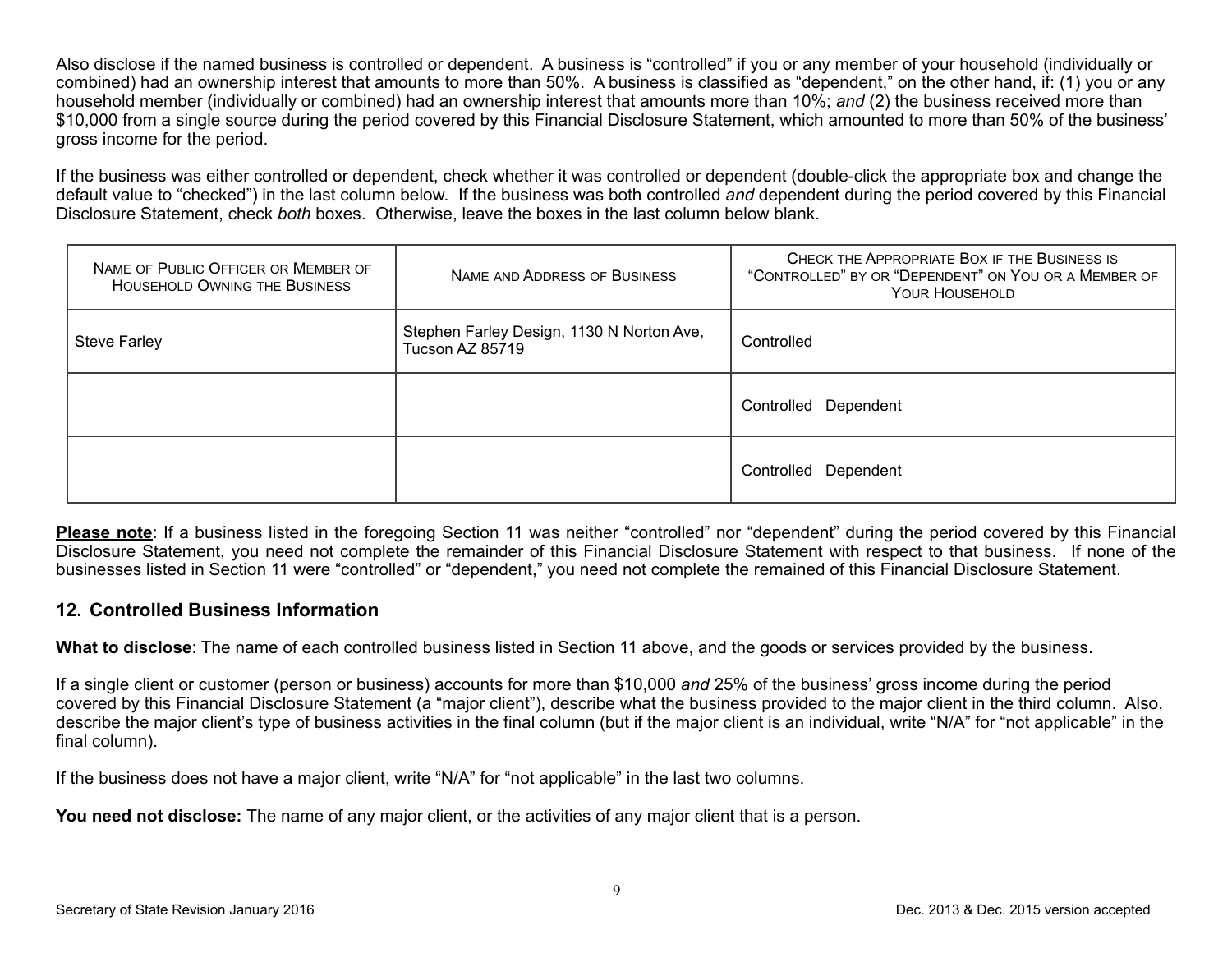| NAME OF YOUR OF YOUR HOUSEHOLD<br><b>MEMBER'S CONTROLLED BUSINESS</b> | <b>GOODS OR SERVICES PROVIDED BY</b><br>THE CONTROLLED BUSINESS | <b>DESCRIBE WHAT YOUR BUSINESS</b><br><b>PROVIDES TO ITS MAJOR CUSTOMER</b> | TYPE OF BUSINESS ACTIVITIES OF THE<br><b>MAJOR CUSTOMER</b> |
|-----------------------------------------------------------------------|-----------------------------------------------------------------|-----------------------------------------------------------------------------|-------------------------------------------------------------|
| <b>Stephen Farley Design</b>                                          | Public Art and Graphic Design                                   | n/a                                                                         | n/a                                                         |
|                                                                       |                                                                 |                                                                             |                                                             |
|                                                                       |                                                                 |                                                                             |                                                             |
|                                                                       |                                                                 |                                                                             |                                                             |

### **13. Dependent Business Information**

**What to disclose**: The name of each dependent business listed in Section 11 above, and the goods or services provided by the business.

If a single client or customer (person or business) accounts for more than \$10,000 *and* 25% of the business' gross income during the period covered by this Financial Disclosure Statement (a "major client"), describe what the business provided to the major client in the third column. Also, describe the major client's type of business activities in the final column (but if the major client is an individual, write "N/A" for "not applicable" in the final column).

If the business does not have a major client, write "N/A" for "not applicable" in the last two columns. Likewise, if the dependent business is also a controlled business, disclose the business only in Section 12 above and leave this section blank.

**You need not disclose:** The name of any major client, or the activities of any major client that is a person.

| NAME OF YOUR OF YOUR HOUSEHOLD<br><b>MEMBER'S DEPENDENT BUSINESS</b> | <b>GOODS OR SERVICES PROVIDED BY</b><br>THE DEPENDENT BUSINESS | <b>DESCRIBE WHAT YOUR BUSINESS</b><br><b>PROVIDES TO ITS MAJOR CUSTOMER</b> | TYPE OF BUSINESS ACTIVITIES OF THE<br><b>MAJOR CUSTOMER</b> |
|----------------------------------------------------------------------|----------------------------------------------------------------|-----------------------------------------------------------------------------|-------------------------------------------------------------|
| n/a                                                                  |                                                                |                                                                             |                                                             |
|                                                                      |                                                                |                                                                             |                                                             |
|                                                                      |                                                                |                                                                             |                                                             |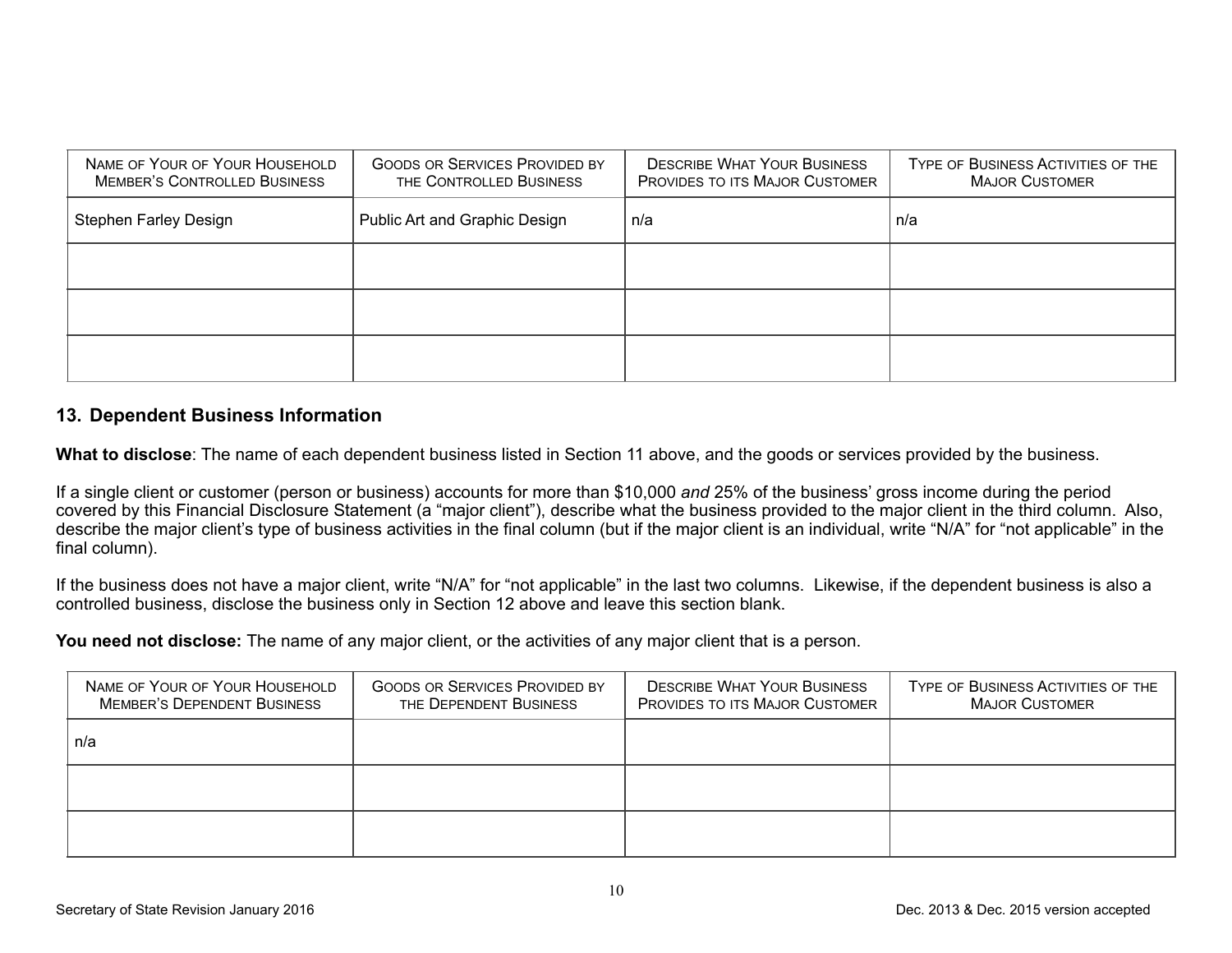## **14. Real Property Owned by a Controlled or Dependent Business**

**What to disclose:** Arizona real property (land) and improvements which was owned by a controlled or dependent business during the period covered by this Financial Disclosure Statement. Also describe the property's location (city and state) and approximate size (acreage or square footage), and put a check mark to indicate the approximate value of the land (double-click the applicable box and change the default value to "checked"). If the business is one that deals in real property and improvements, check the box that corresponds to the aggregate value of all parcels held by the business during the period covered by this Financial Disclosure Statement.

Additionally, if the land was either acquired for the first time or completely divested (sold in full) during this period, list the date and check whether the land was acquired or divested (double-click the appropriate box and change the default value to "checked"). Otherwise, write "N/A" (for "not applicable") after the word "Date:" in the last column below.

| NAME OF CONTROLLED OR<br><b>DEPENDENT BUSINESS THAT</b><br>OWNS LAND | <b>LOCATION AND APPROXIMATE SIZE</b> | <b>APPROXIMATE VALUE OF</b><br>LAND                        | IF THE LAND WAS FIRST ACQUIRED OR COMPLETELY DISCHARGED<br>DURING THIS REPORTING PERIOD, PROVIDE THE DATE (MM/DD/<br>YYYY) AND CHECK THE APPROPRIATE BOX |
|----------------------------------------------------------------------|--------------------------------------|------------------------------------------------------------|----------------------------------------------------------------------------------------------------------------------------------------------------------|
| n/a                                                                  |                                      | \$1,000 - \$25,000<br>$$25,001 - $100,000$<br>$$100,001 +$ | Date:<br>Acquired Divested                                                                                                                               |
|                                                                      |                                      | $$1,000 - $25,000$<br>$$25,001 - $100,000$<br>$$100,001 +$ | Date:<br>Acquired Divested                                                                                                                               |
|                                                                      |                                      | \$1,000 - \$25,000<br>$$25,001 - $100,000$<br>$$100,001 +$ | Date:<br>Divested<br>Acquired                                                                                                                            |

## **15. Controlled or Dependent Business' Creditors**

**What to disclose**: The name and address of each creditor to which a controlled or dependent business owed more than \$10,000, if that amount was also more than 30% of the business' total indebtedness at any time during the period covered by this Financial Disclosure Statement ("qualifying business debt").

Additionally, if the qualifying business debt was either incurred for the first time or completely discharged (paid in full) during this period, list the date and check whether it was incurred or discharged (double-click the box and change the default value to "checked"). Otherwise, write "N/A" (for "not applicable") after the word "Date:" in the last column below.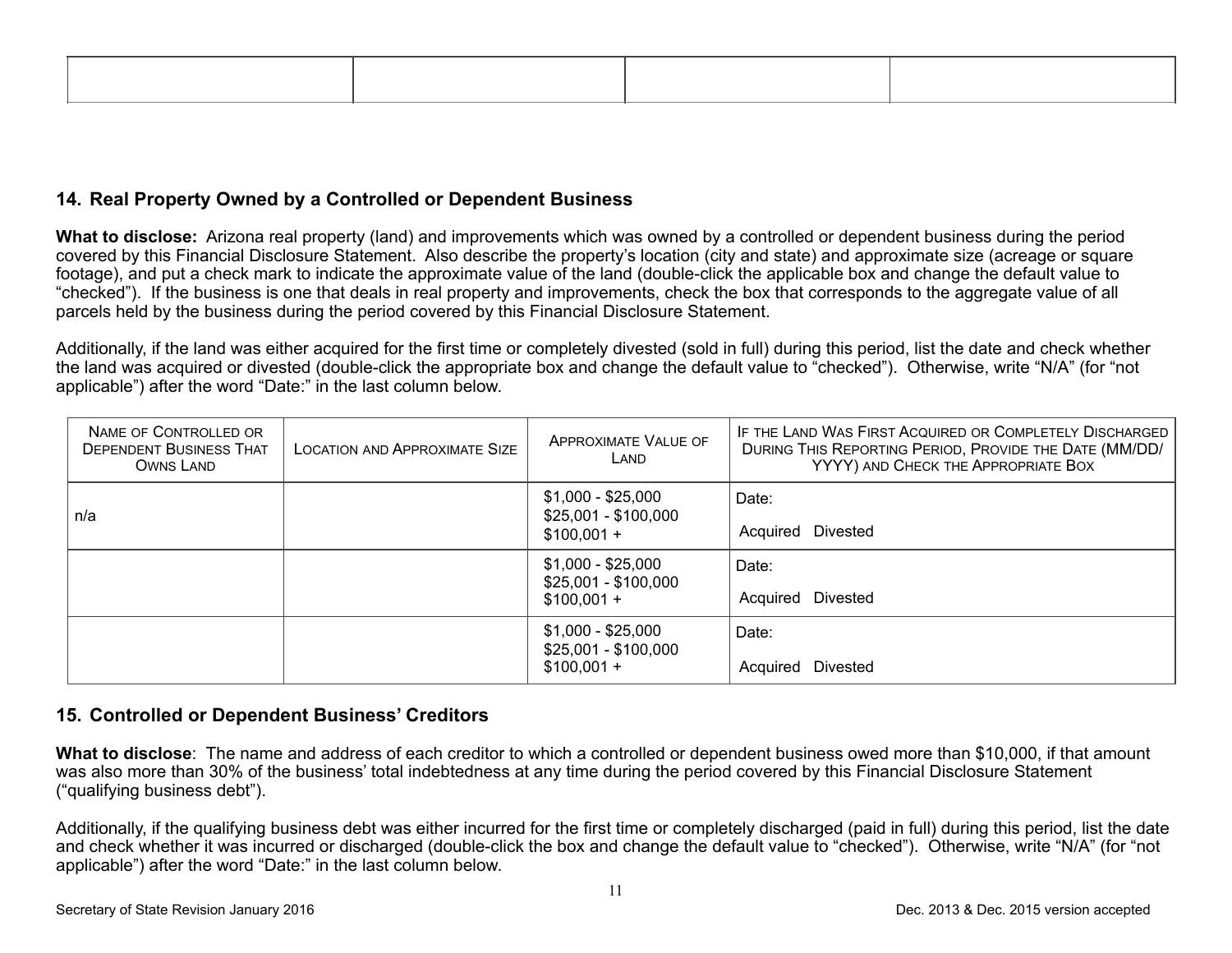**You need not disclose:** Debts owed by a business other than a controlled or dependent business.

| NAME OF CONTROLLED OR DEPENDENT<br><b>BUSINESS OWING THE QUALIFYING DEBT</b> | NAME AND ADDRESS OF CREDITOR (OR PERSON<br>TO WHOM PAYMENTS ARE MADE) | IF THE DEBT WAS FIRST INCURRED OR COMPLETELY<br><b>DISCHARGED DURING THIS REPORTING PERIOD, PROVIDE THE</b><br>DATE (MM/DD/YYYY) AND CHECK THE APPROPRIATE BOX |
|------------------------------------------------------------------------------|-----------------------------------------------------------------------|----------------------------------------------------------------------------------------------------------------------------------------------------------------|
|                                                                              |                                                                       | Date:                                                                                                                                                          |
| n/a                                                                          |                                                                       | Incurred Discharged                                                                                                                                            |
|                                                                              |                                                                       | Date:                                                                                                                                                          |
|                                                                              |                                                                       | Incurred Discharged                                                                                                                                            |
|                                                                              |                                                                       | Date:                                                                                                                                                          |
|                                                                              |                                                                       | Discharged<br>Incurred                                                                                                                                         |

#### **16. Controlled or Dependent Business' Debtors**

**What to disclose**: The name of each debtor who owed more than \$10,000 to a controlled or dependent business, if that amount was also more than 30% of the total indebtedness owed to the controlled or dependent business at any time during the period covered by this Financial Disclosure Statement ("qualifying business debt"). Also disclose the approximate value of the debt by financial category (double-click the applicable box and change the default value to "checked").

Additionally, if the qualifying business debt was either incurred for the first time or completely discharged (paid in full) during this period, list the date and check whether it was incurred or discharged (double-click the box and change the default value to "checked"). Otherwise, write "N/A" (for "not applicable") after the word "Date:" in the last column below.

**You need not disclose:** Debts owed to a business other than a controlled or dependent business.

| NAME OF PUBLIC OFFICER OR<br><b>MEMBER OF HOUSEHOLD</b><br><b>OWED THE DEBT</b> | NAME OF DEBTOR | <b>APPROXIMATE VALUE OF</b><br><b>DEBT</b>                 | IF THE DEBT WAS FIRST INCURRED OR COMPLETELY DISCHARGED<br>DURING THIS REPORTING PERIOD, PROVIDE THE DATE (MM/DD/<br>YYYY) AND CHECK THE APPROPRIATE BOX |
|---------------------------------------------------------------------------------|----------------|------------------------------------------------------------|----------------------------------------------------------------------------------------------------------------------------------------------------------|
| n/a                                                                             |                | \$1,000 - \$25,000<br>\$25,001 - \$100,000<br>$$100,001 +$ | Date:<br>Incurred Discharged                                                                                                                             |